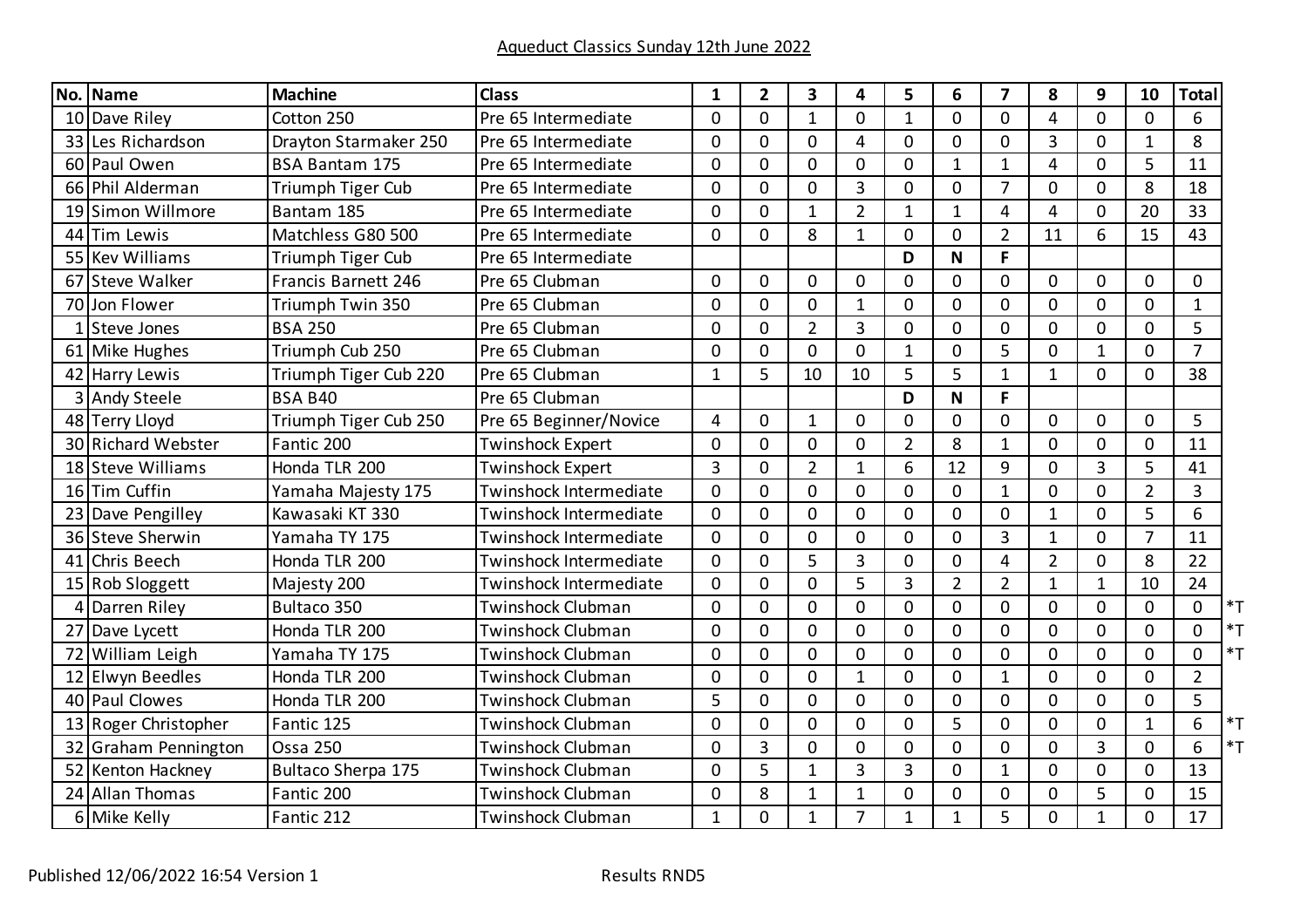|      | No. Name              | <b>Machine</b>            | <b>Class</b>                     | 1              | $\overline{2}$ | $\overline{\mathbf{3}}$ | 4              | 5              | 6              | 7              | 8              | 9              | 10             | <b>Total</b>          |
|------|-----------------------|---------------------------|----------------------------------|----------------|----------------|-------------------------|----------------|----------------|----------------|----------------|----------------|----------------|----------------|-----------------------|
|      | 20 Phil Cottiga       | Fantic 200                | <b>Twinshock Clubman</b>         | $\Omega$       | $\Omega$       | 5                       | $\overline{7}$ | $\mathbf{1}$   | 5              | 3              | $\mathbf{0}$   | $\overline{0}$ | $\overline{0}$ | 21                    |
| 25   | Oliver Barker         | <b>Bultaco Sherpa 350</b> | Twinshock Beginner/Novice        | $\mathbf 0$    | $\mathbf 0$    | $\mathbf{1}$            | $\mathbf 0$    | $\overline{2}$ | $\mathbf 0$    | 0              | $\Omega$       | 0              | 0              | $\overline{3}$        |
| 5    | Joel Riley            | Yamaha Ty 175             | <b>Twinshock Beginner/Novice</b> | $\mathbf{1}$   | $\mathbf 0$    | $\mathbf{1}$            | $\overline{2}$ | 0              | 6              | 1              | 5              | 1              | 0              | 17                    |
| 63   | <b>Chris Garlick</b>  | Gas Gas Aire 327          | <b>AC Mono Expert</b>            | $\overline{2}$ | $\Omega$       | $\Omega$                | $\Omega$       | $\Omega$       | $\Omega$       | $\overline{3}$ | $\Omega$       | $\overline{0}$ | $\overline{0}$ | 5                     |
| 73   | Peter Ruscoe          | Gas Gas 327               | <b>AC Mono Expert</b>            | $\mathbf{1}$   | $\mathbf{0}$   | $\mathbf{0}$            | $\mathbf{1}$   | 3              | $\overline{2}$ | 12             | $\Omega$       | 0              | 0              | 19                    |
|      | 64 Kev Ellis          | Yamaha 250                | <b>AC Mono Expert</b>            | $\mathbf 0$    | $\mathbf 0$    | $\overline{3}$          | $\overline{3}$ | 4              | 6              | 5              | 0              | 0              | 0              | 21                    |
| 17   | Jim Williams          | Gas Gas                   | <b>AC Mono Expert</b>            | $\overline{2}$ | $\mathbf 0$    | $\mathbf{1}$            | $\overline{2}$ | $\overline{3}$ | 9              | 4              | 0              | 0              | $\mathbf{1}$   | 22                    |
| 62   | Mike Jones            | Gas Gas 327               | AC Mono Intermediate             | $\Omega$       | $\mathbf{0}$   | $\Omega$                | $\Omega$       | $\mathbf{0}$   | $\Omega$       | 0              | 0              | 0              | 3              | $\overline{3}$        |
| 29   | Robin Foulkes         | Yamaha 250                | AC Mono Intermediate             | $\mathbf 0$    | $\mathbf{0}$   | 5                       | $\mathbf 0$    | 0              | $\mathbf 0$    | 0              | $\mathbf{1}$   | 0              | $\mathbf{1}$   | $\overline{7}$        |
|      | 26 Shaun Mountford    | Fantic                    | AC Mono Intermediate             | $\mathbf 0$    | 5              | $\mathbf 0$             | $\mathbf 0$    | $\mathbf 0$    | $\mathbf 0$    | $\mathbf 0$    | 0              | 0              | 3              | 8                     |
|      | 14 Ian Emery          | Gas Gas 250               | AC Mono Intermediate             | $\Omega$       | $\Omega$       | $\Omega$                | $\mathbf 0$    | $\mathbf 0$    | $\mathbf{1}$   | 3              | $\mathbf{1}$   | 0              | 5              | 10                    |
|      | 54 Jim Droughton      | Yamaha TY Mono            | AC Mono Intermediate             | $\mathbf 0$    | $\mathbf 0$    | $\mathbf 0$             | $\mathbf 0$    | $\mathbf{1}$   | $\mathbf 0$    | 0              | 8              | 0              | $\mathbf{1}$   | 10                    |
| 56   | <b>Neil Brooks</b>    | Fantic 309                | AC Mono Intermediate             | $\Omega$       | 6              | $\Omega$                | $\Omega$       | $\mathbf{0}$   | $\mathbf 0$    | $\overline{2}$ | $\overline{7}$ | $\overline{0}$ | $\overline{0}$ | 15                    |
| 59   | Jason Trumble         | Honda TLM 260             | AC Mono Intermediate             | $\mathbf 0$    | 5              | $\mathbf 1$             | $\mathbf 0$    | $\mathbf 0$    | $\overline{2}$ | 0              | 3              | $\overline{2}$ | 6              | 19                    |
| 37   | Alec Roberts          | Scorpa TY 125             | AC Mono Intermediate             | 5              | $\mathbf{0}$   | $\mathbf 0$             | $\mathbf{1}$   | 0              | $\overline{2}$ | 8              | $\overline{3}$ | 0              | 4              | 23                    |
| 45 I | <b>Richard Osborn</b> | Aprilia TXR 280           | AC Mono Intermediate             | $\overline{0}$ | $\Omega$       | $\overline{3}$          | 4              | $\mathbf{1}$   | 3              | $\overline{7}$ | 8              | 0              | 16             | 42                    |
|      | 46 Neil Francis       | Aprilia TX311M 280        | AC Mono Intermediate             | $\Omega$       | 10             | $\overline{2}$          | $\overline{2}$ | $\mathbf 0$    | 4              | 14             | 11             | 0              | 9              | 52                    |
| q    | David Matthews        | Yamaha 250                | AC Mono Intermediate             |                |                |                         |                | D              | N              | F.             |                |                |                |                       |
|      | 49 Stephen Richards   | Yamaha TY 250             | <b>AC Mono Clubman</b>           | $\Omega$       | $\mathbf{0}$   | $\mathbf{0}$            | $\mathbf 0$    | $\mathbf{0}$   | $\mathbf 0$    | $\overline{0}$ | $\Omega$       | 0              | 0              | 0                     |
|      | 53 Bill Brown         | Fantic                    | <b>AC Mono Clubman</b>           | $\Omega$       | 0              | 0                       | $\mathbf{1}$   | 0              | 0              | 0              | $\Omega$       | 0              | 0              | $\mathbf{1}$          |
|      | <b>Tony Williams</b>  | Honda TLM                 | <b>AC Mono Clubman</b>           | $\mathbf 0$    | $\mathbf 0$    | $\overline{3}$          | 4              | $\overline{2}$ | $\mathbf 0$    | 0              | 0              | 3              | $\mathbf{1}$   | 13                    |
|      | 21 Alan Hotchkiss     | Yamaha 250                | <b>AC Mono Clubman</b>           | $\mathbf 0$    | $\overline{2}$ | $\overline{3}$          | 4              | $\mathbf 0$    | 5              | $\mathbf{1}$   | 0              | $\mathbf{1}$   | 3              | 19                    |
| 57   | James Brooks          | Beta Factory 250          | Mono Expert                      | $\Omega$       | $\mathbf{0}$   | $\Omega$                | $\mathbf{0}$   | $\overline{2}$ | $\overline{2}$ | $\overline{2}$ | 0              | 0              | $\overline{0}$ | 6                     |
| 38   | Julian Price          | Beta EVO 300              | Mono Expert                      | 6              | $\Omega$       | $\mathbf{1}$            | $\overline{3}$ | $\overline{3}$ | 6              | 5              | 0              | $\overline{0}$ | 0              | 24                    |
| 69   | Hayden Rainford       | Montesa 300               | Mono Expert                      | 4              | $\mathbf{1}$   | 4                       | 9              | 4              | 18             | 9              | $\mathbf{1}$   | $\overline{0}$ | 0              | 50                    |
| 8    | Paul Hornsby          | Vertigo 250               | Mono Intermediate                | $\mathbf 0$    | $\mathbf{1}$   | $\mathbf{1}$            | $\mathbf 0$    | $\mathbf 0$    | $\mathbf 0$    | 0              | 0              | 0              | $\mathbf{1}$   | 3                     |
| 31   | <b>Ken Williams</b>   | Montesa 315 (250)         | Mono Intermediate                | $\Omega$       | $\Omega$       | $\mathbf 0$             | $\mathbf 0$    | 0              | $\mathbf 0$    | $\mathbf 1$    | $\overline{2}$ | $\mathbf{1}$   | 10             | 14<br>$\overline{\ }$ |
| 34   | David Williams        | Montesa 315R 250          | Mono Intermediate                | $\Omega$       | $\mathbf 0$    | $\overline{3}$          | $\mathbf{1}$   | $\Omega$       | $\mathbf 0$    | $\mathbf{1}$   | $\mathbf{1}$   | $\overline{0}$ | 8              | $*$ T<br>14           |
| 28   | John Roberts          | Beta EVO 250              | Mono Intermediate                | $\mathbf 0$    | $\mathbf{0}$   | $\overline{2}$          | 1              | 1              | $\mathbf 0$    | $\overline{2}$ | 5              | 0              | 3              | 14                    |
| 39   | Paul Hempkins         | Gas Gas 300               | Mono Intermediate                | $\Omega$       | $\Omega$       | $\Omega$                | 0              | $\mathbf{1}$   | $\mathbf{1}$   | 0              | 8              | 0              | 8              | 18                    |
|      | 68 Neil Liptrot       | Gas Gas 250               | Mono Intermediate                | $\mathbf 0$    | $\mathbf 0$    | $\mathbf{1}$            | $\mathbf{1}$   | $\mathbf{1}$   | $\mathbf{1}$   | $\mathbf{1}$   | $\overline{3}$ | $\mathbf{1}$   | 13             | 22                    |